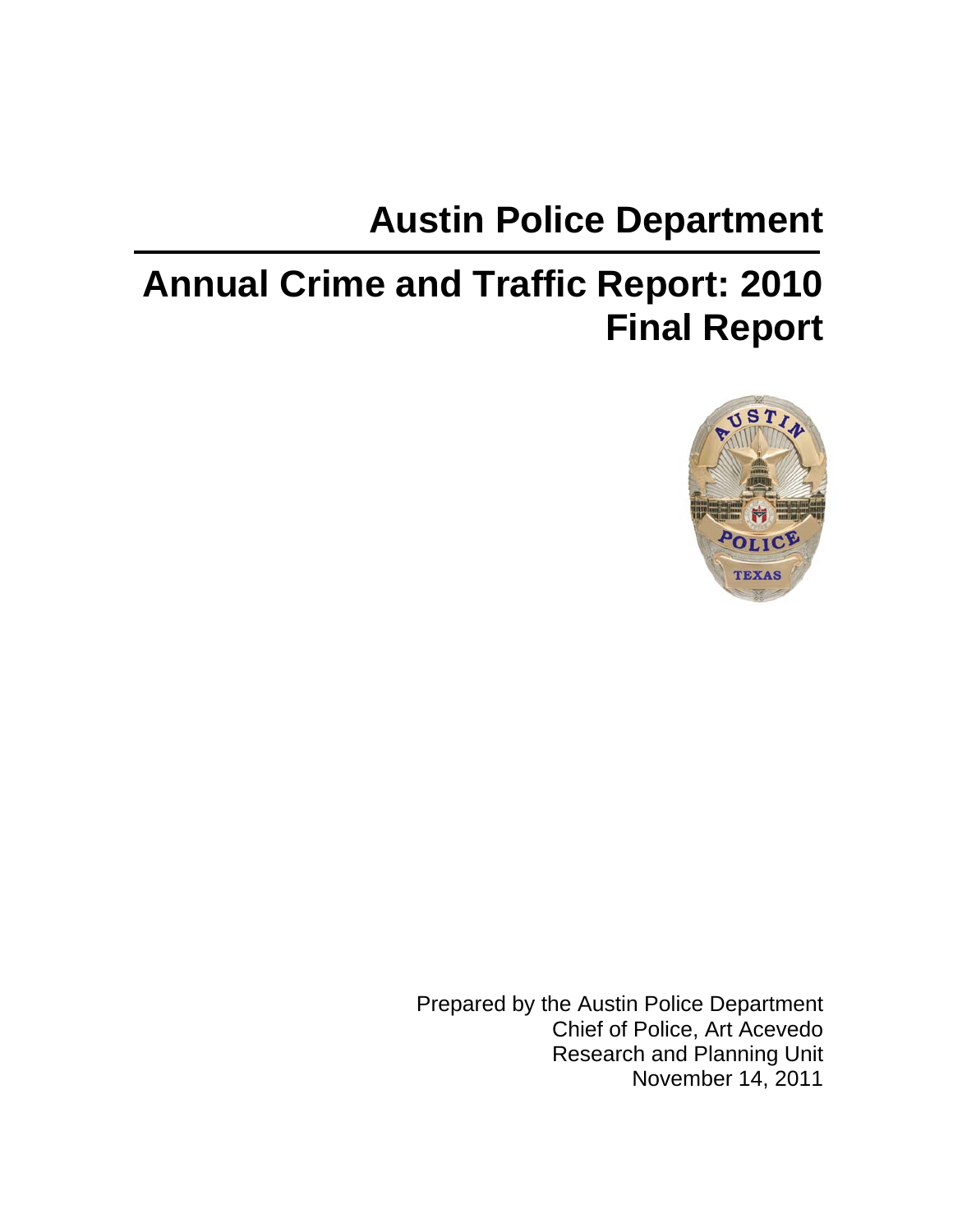#### **Background**

Each calendar year, the Austin Police Department reports crime statistics to the FBI through the Uniform Crime Reporting (UCR) program. After federal review, these "official" statistics are used in tracking year-to-year performance and trends, as well as comparing our crime statistics to other US cities of similar size.

This report contains Austin's final crime statistics reported to the FBI; it updates our preliminary report published in April 2011.

#### **Overview**

This document contains UCR crime data for the calendar year 2010 (January 1, 2010 through December 31, 2010). For comparison, we have included data from other large US cities; among them, Boston, Charlotte-Mecklenburg, Fort Worth, and Portland (see Page 3 for a complete list). We have also included selected traffic statistics on fatal collisions and comparable data for other jurisdictions.

The report is organized by crime category (violent or property) and by type of crime within each category (e.g., murder and robbery within violent crime).

#### **Notable Findings**

This year's crime statistics include the following noteworthy findings:

- Austin's rate of 476 **violent crimes** per 100,000 residents was lower than the average rate of 830 for US cities of comparable size. (Page 4)
- Austin's **property crime rate** of 5,755 per 100,000 residents was higher than the average rate of 4,528 for US cities of comparable size. (Page 11)
- The number of **murders** increased from 22 in 2009 to 38 in 2010; Austin's rate per 100,000 residents was less than half the average of large US cities. (Page 5)
- Austin's number of **robberies** declined from 1,415 in 2009 to 1,231 in 2010; our rate per 100,000 residents was about half the average of large US cities. (Page 8)
- The number of **thefts** dropped from 37,054 in 2009 to 34,827 in 2010; Austin's rate per 100,000 residents was double the average of large cities. (Page 12)
- Austin's number of **auto thefts** increased from 2,219 in 2009 to 2,250 in 2010; of all vehicles stolen, 80% were successfully recovered, which was higher than the average recovery rates for both Texas and the US. (Page 13)
- Austin's number of **traffic fatalities** declined from 62 in 2009 to 49 in 2010; our fatality rate per 100 million vehicle miles traveled (VMT) was lower than the average rates for both Texas and the US. (Page 16)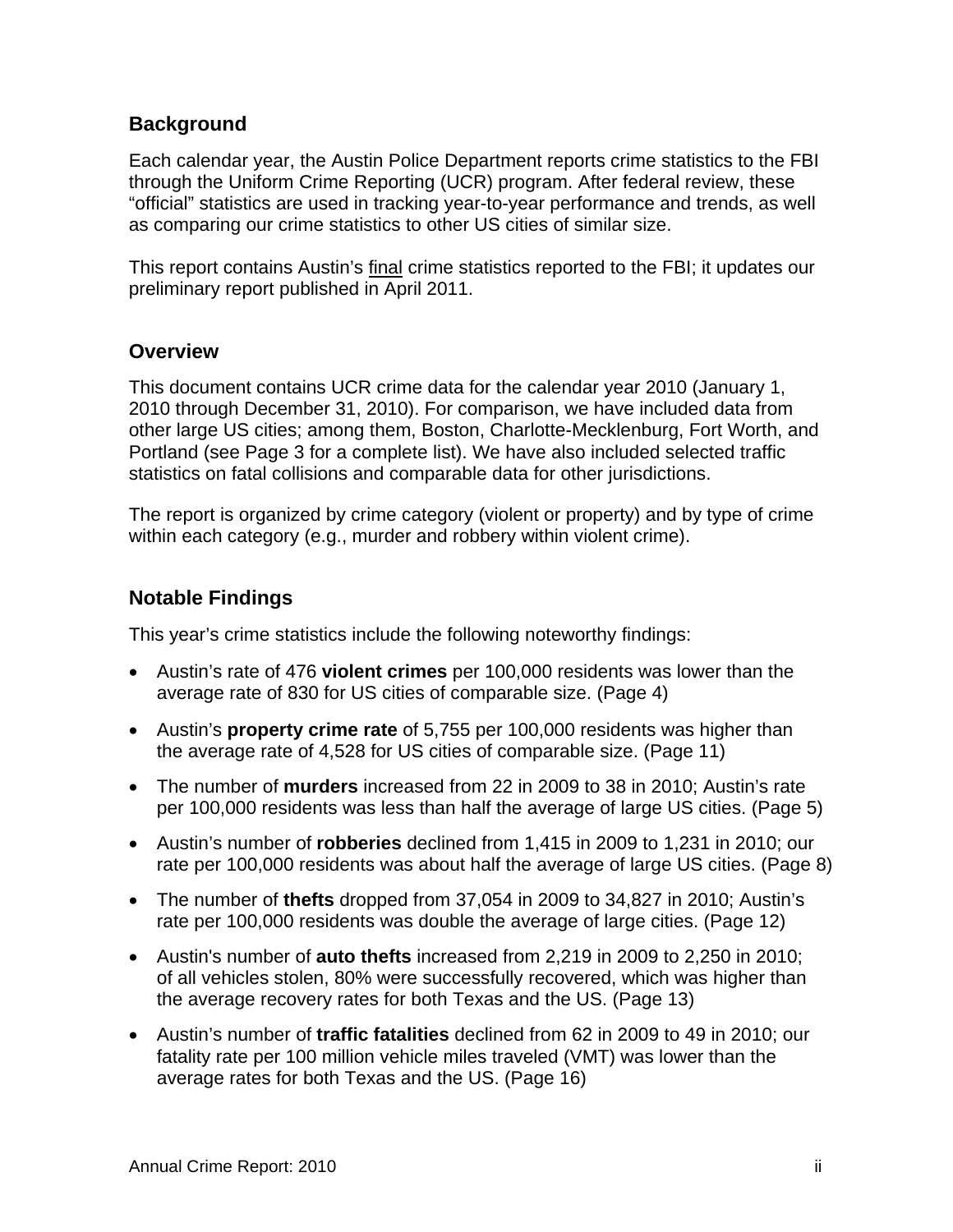# **Table of Contents**

| 16 |
|----|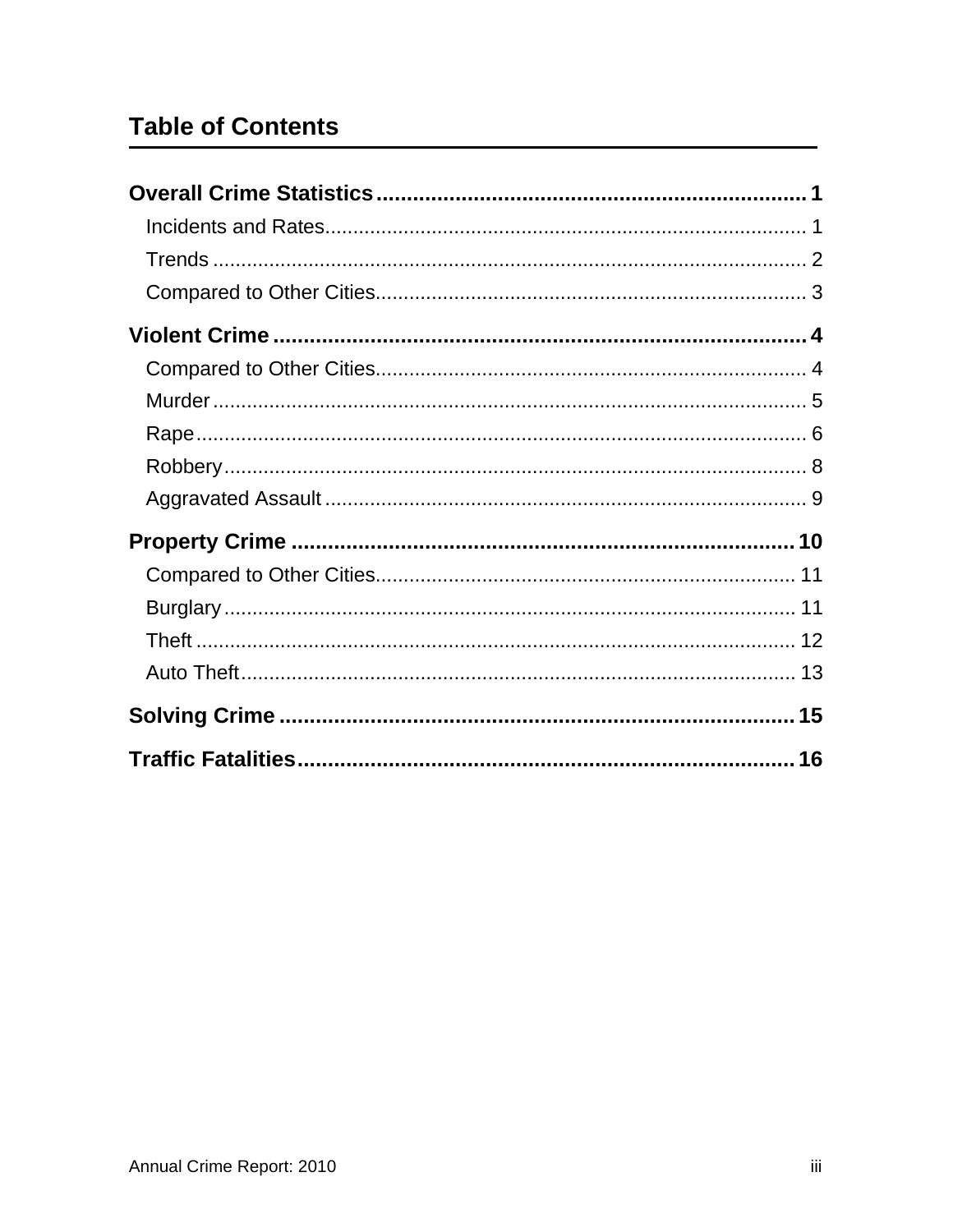# <span id="page-3-0"></span>**Overall Crime Statistics**

The FBI identifies seven "Part I Index Crimes," based on their seriousness and frequency of occurrence. Each crime is defined – including how incidents are counted – and grouped into two categories:

Violent crimes **Property crimes** Murder (number of victims) Burglary (number of premises entered) Rape (number of victims) Theft (number of offenses) Robbery (number of offenses) Auto Theft (number of vehicles) Aggravated Assault (number of victims)

These categories and crime definitions are used for reporting city-level crime statistics to the FBI under its Uniform Crime Reporting (UCR) program.

#### <span id="page-3-1"></span>**Incidents and Rates**

Throughout this report, crime is reported in terms of actual numbers (e.g., incidents, victims) as well as rate per 100,000 residents. Rates allow for comparisons to previous years and with other cities.

| <b>Part I Index Crimes</b>  | <b>Offenses</b> |             |            | Rate per 100,000 |         |          |  |
|-----------------------------|-----------------|-------------|------------|------------------|---------|----------|--|
|                             | 2009            | <b>2010</b> | $%$ chg    | 2009             | 2010    | $%$ chg  |  |
| Murder                      | 22              | 38          | 72.7%      | 2.9              | 4.8     | 66.8%    |  |
| Rape                        | 265             | 265         | 0.0%       | 34.5             | 33.3    | $-3.4%$  |  |
| Robbery                     | 1,415           | 1,231       | $-13.0%$   | 184.0            | 154.6   | $-16.0%$ |  |
| <b>Aggravated Assault</b>   | 2,322           | 2,256       | $-2.8%$    | 302.0            | 283.3   | $-6.2%$  |  |
| <b>Total Violent Crime</b>  | 4,024           | 3,790       | $-5.8%$    | 523.3            | 475.9   | $-9.0%$  |  |
| <b>Burglary</b>             | 8,753           | 8,749       | 0.0%       | 1,138.3          | 1,098.7 | $-3.5%$  |  |
| Theft                       | 37,054          | 34,827      | $-6.0%$    | 4,818.7          | 4,373.5 | $-9.2%$  |  |
| <b>Auto Theft</b>           | 2,219           | 2,250       | 1.4%       | 288.6            | 282.6   | $-2.1%$  |  |
| <b>Total Property Crime</b> | 48,026          | 45,826      | $-4.6%$    | 6,245.5          | 5,754.8 | $-7.9%$  |  |
| <b>Total Index Crime</b>    | 52,050          | 49,616      | $-4.7%$    | 6,769            | 6,231   | $-7.9%$  |  |
|                             |                 |             | Population | 768,970          | 796,310 | 3.6%     |  |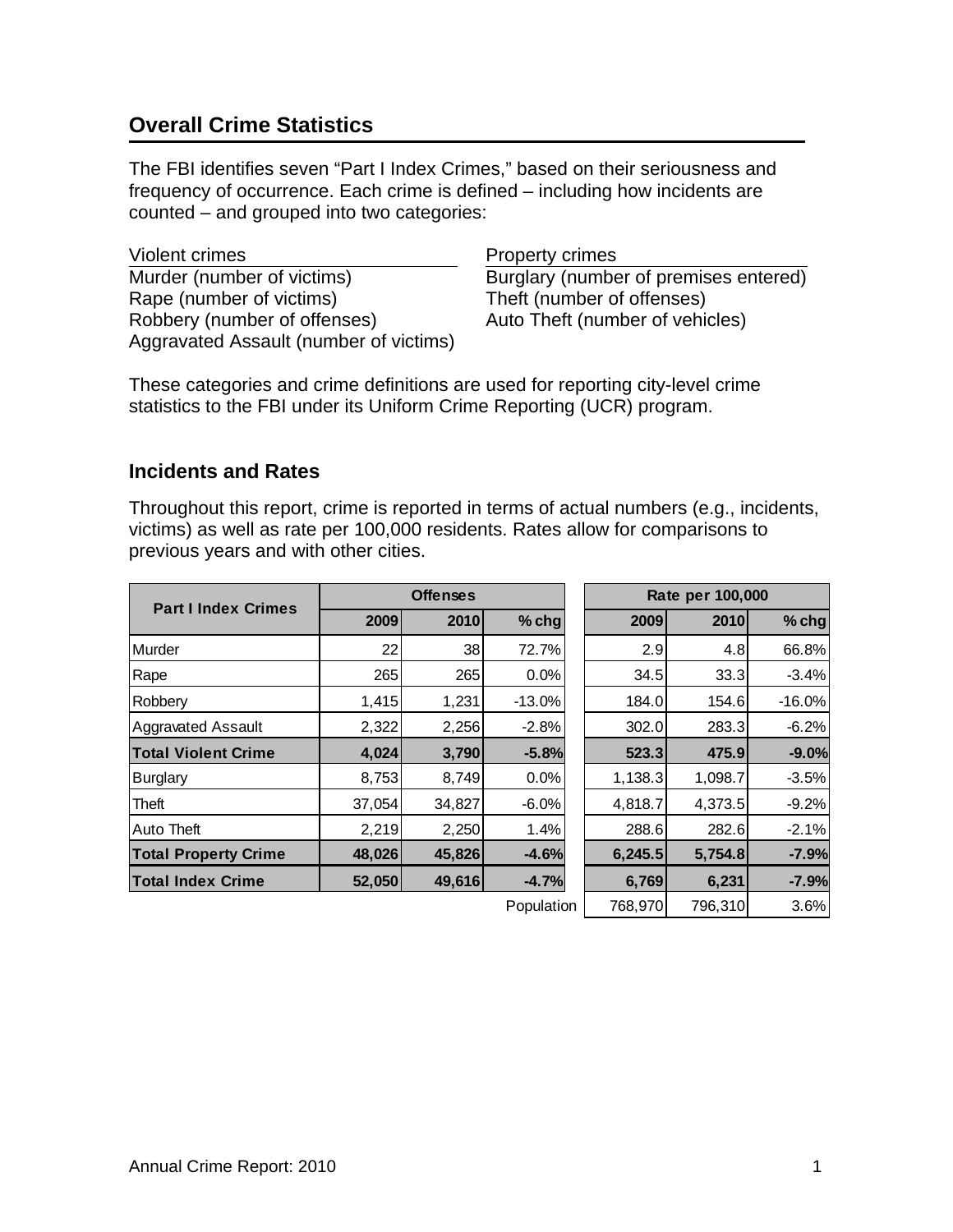<span id="page-4-0"></span>

#### **Trends**

In 2010, the number of all Part I Index crimes for Austin was 49,616. This represents a 5% decrease in incidents as compared with 2009 (52,050). The rate of crime per 100,000 residents was 6,231 in 2010 – an 8% decrease from the rate of 6,769 in 2009. Over the previous 10 years (1999 to 2008), the rate ranged from 6,267 to 7,172.

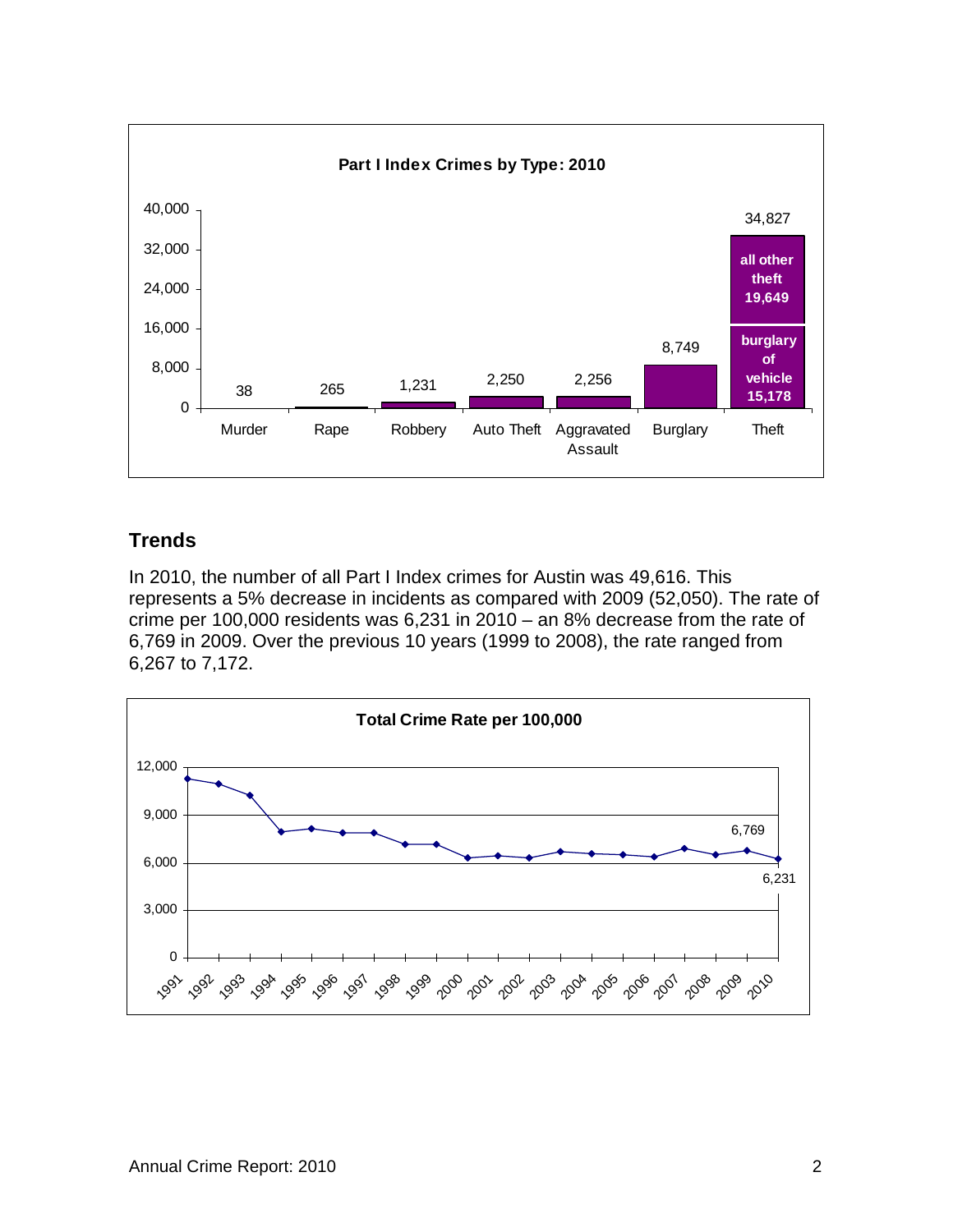#### **Compared to Other Cities**

This chart shows how Austin compares to large US cities (those with population between 500,000 and 999,999; Austin's population was 796,310 in 2010, according to FBI UCR reporting). For regional comparison, Texas cities are also identified. Austin's rate of 6,231 offenses per 100,000 was 16% higher than the average rate of 5,358 for all large US cities.



The following cities are included in the "US cities" category above, and elsewhere throughout this report:

- 
- 
- 
- Columbus Denver
- 
- Fort Worth Honolulu
- 
- 
- 
- 
- San Jose **Canadian Seattle**
- Washington
- Austin  **Albuquerque**
- Atlanta Baltimore
- Boston  **Charlotte-Mecklenburg** 
	-
- Detroit El Paso
	-
- Jacksonville Louisville Metro
- Memphis  **Milwaukee**
- Nashville **Communist Communist City**
- Portland San Francisco
	-

<span id="page-5-0"></span>*Note: Cities with population of 1 million or greater (e.g., New York, Los Angeles) are not included in the "large US cities" category.*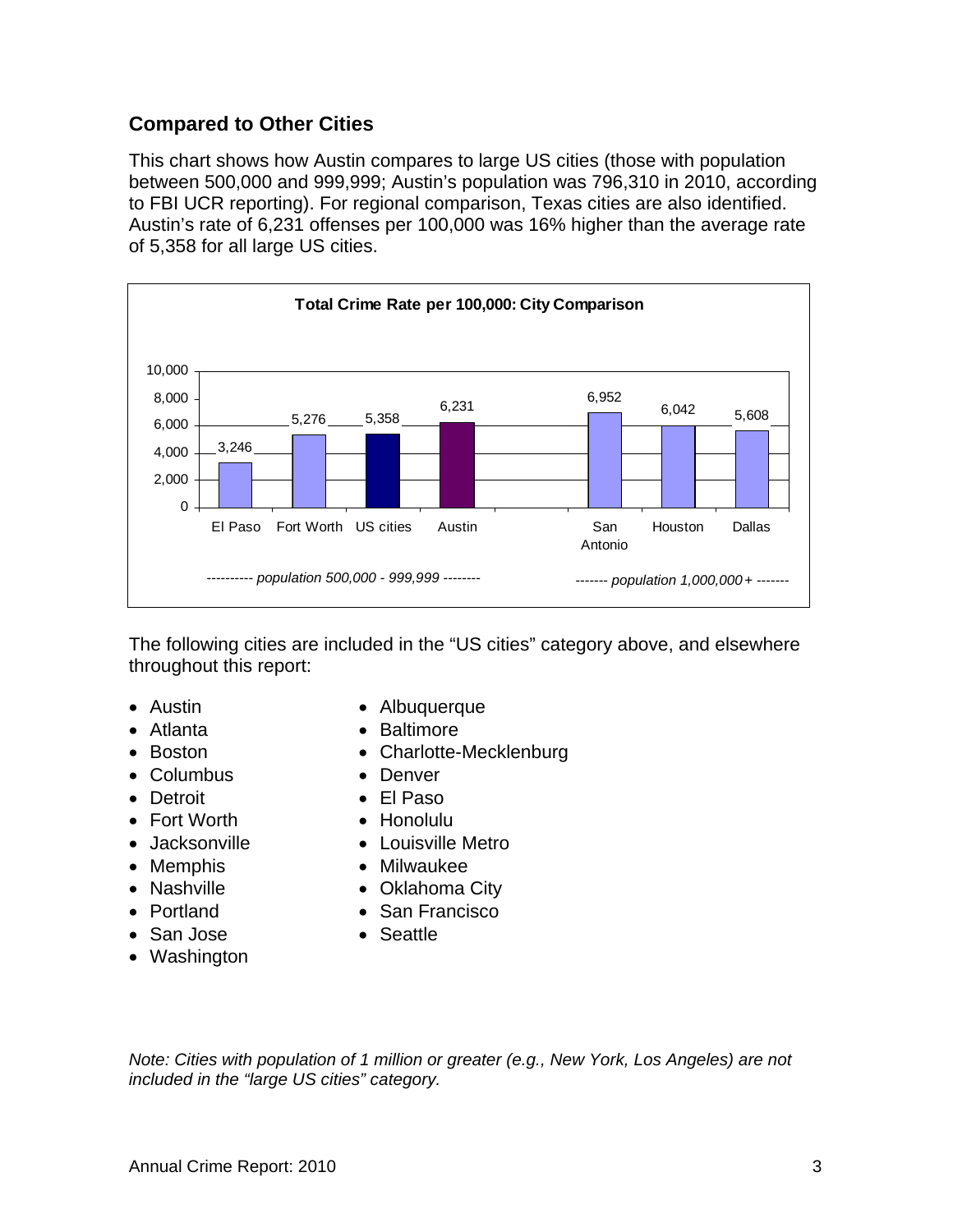## <span id="page-6-0"></span>**Violent Crime**

In 2010, the number of violent crimes in Austin was 3,790. This represents a 6% decrease in incidents as compared with 2009 (4,024). The rate of violent crime per 100,000 residents was 476 in 2010 – a 9% decrease from the rate of 523 in 2009. Over the previous 10 years (1999 to 2008), the rate ranged from 462 to 556.



#### <span id="page-6-1"></span>**Compared to Other Cities**

Austin's rate of 476 violent crimes per 100,000 was 43% lower than the average rate of 830 for all large US cities.

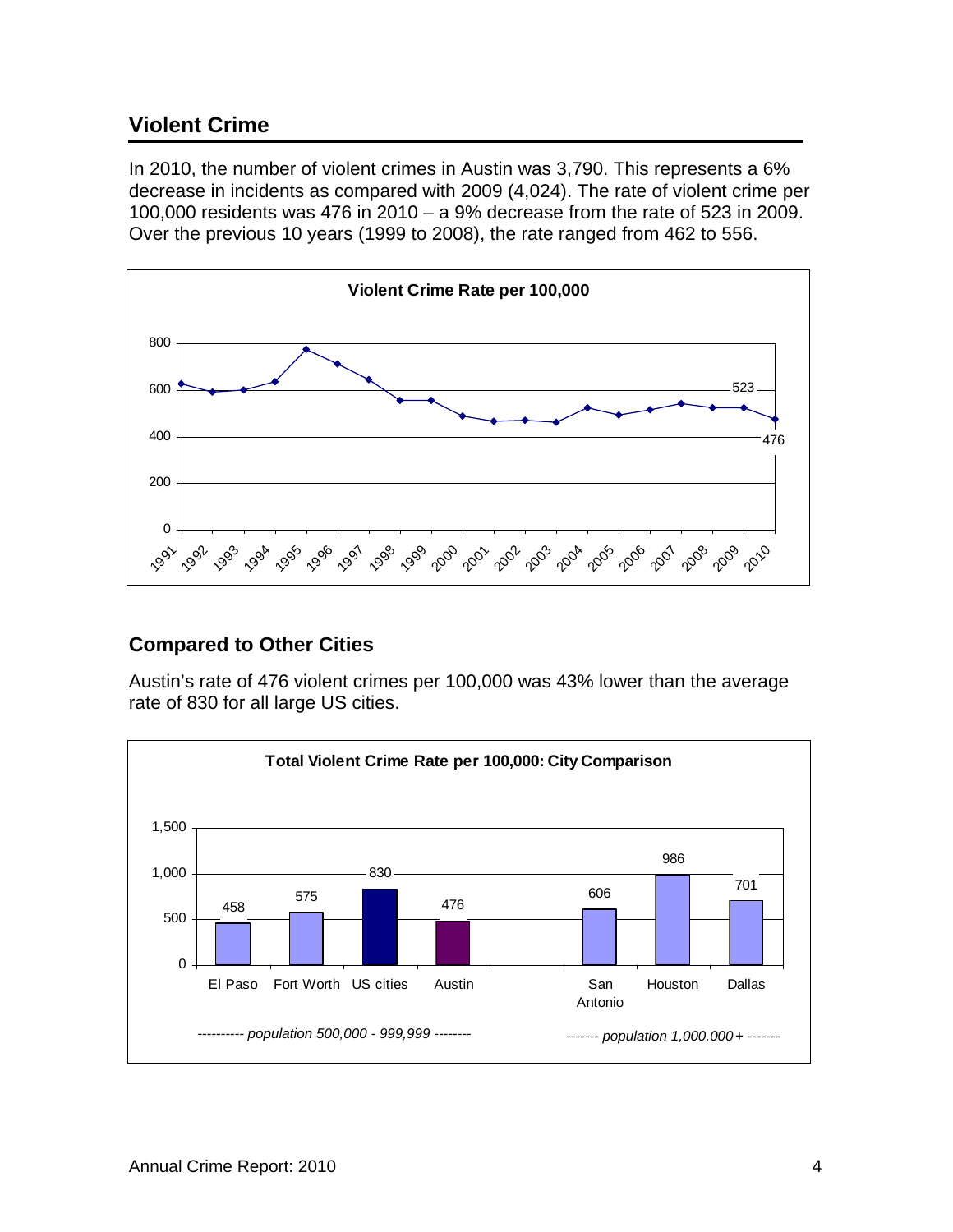#### <span id="page-7-0"></span>**Murder**

During 2010 there were 38 murder victims in Austin, up from 22 in 2009. The murder rate was five per 100,000 residents, which was up 67% from the rate of three in 2009. Over the previous 10 years (1999 to 2008), the number of murder victims ranged from 20 to 33.



Austin's murder rate was 56% lower than the average of US cities our size.

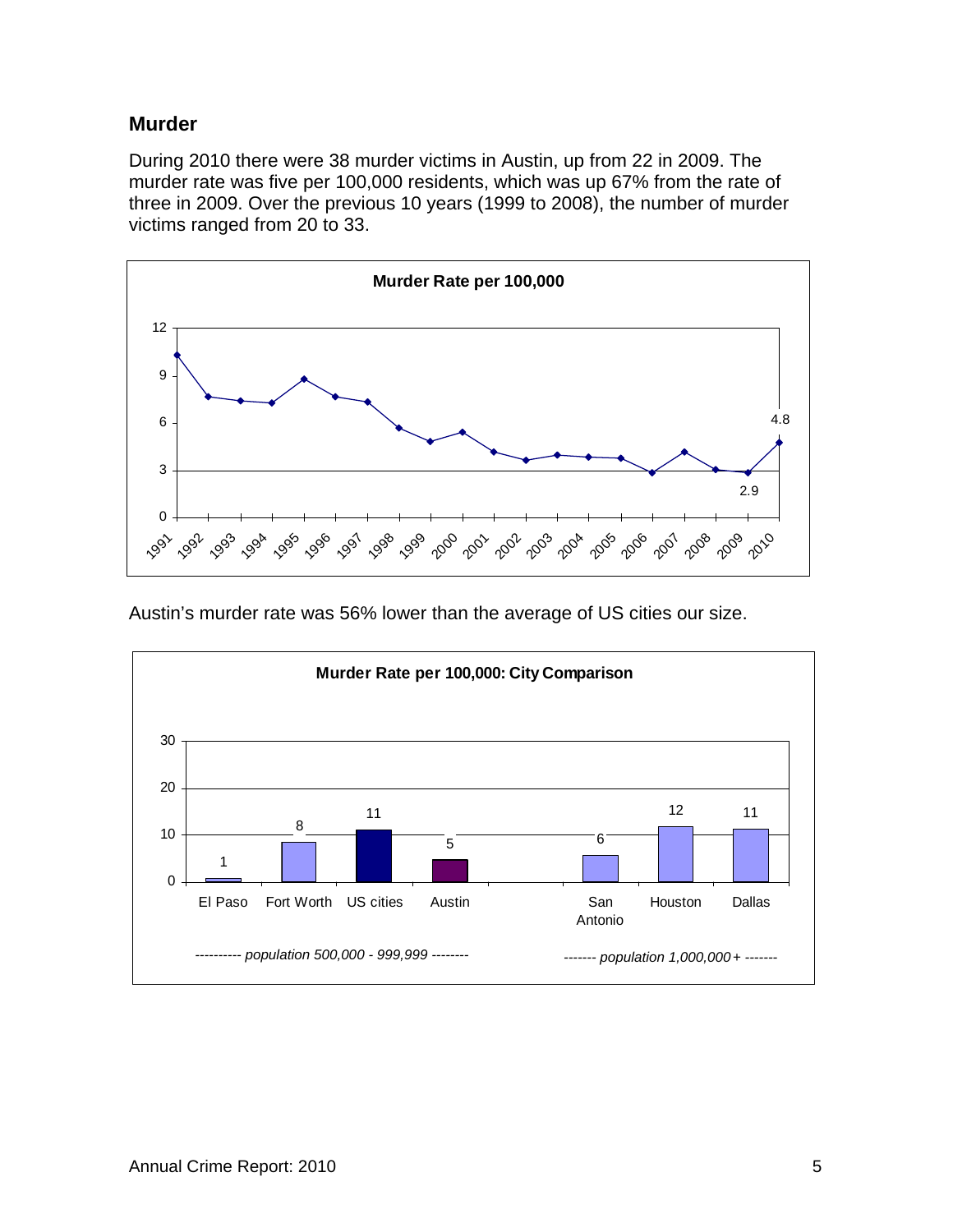In 2010, guns were the weapons used most frequently in murders (47% of incidents), followed by knives or other sharp objects (21%). In 2009, guns were used in 54% of incidents and knives or other sharp objects were used in 27% of incidents.

The relationship (connection) between the victim and suspect was established in 95% of the cases. Of these, the victim knew the offender (as an acquaintance, family member, significant other, or roommate) in 64% of murders, up from 45% in 2009.



#### <span id="page-8-0"></span>**Rape**

There were 265 reported victims of rape in Austin during 2010. The rate was 33 per 100,000 residents, which was down slightly from the previous year's rate of 34. Over the previous 10 years (1999 to 2008), the rate ranged from 33 to 69.

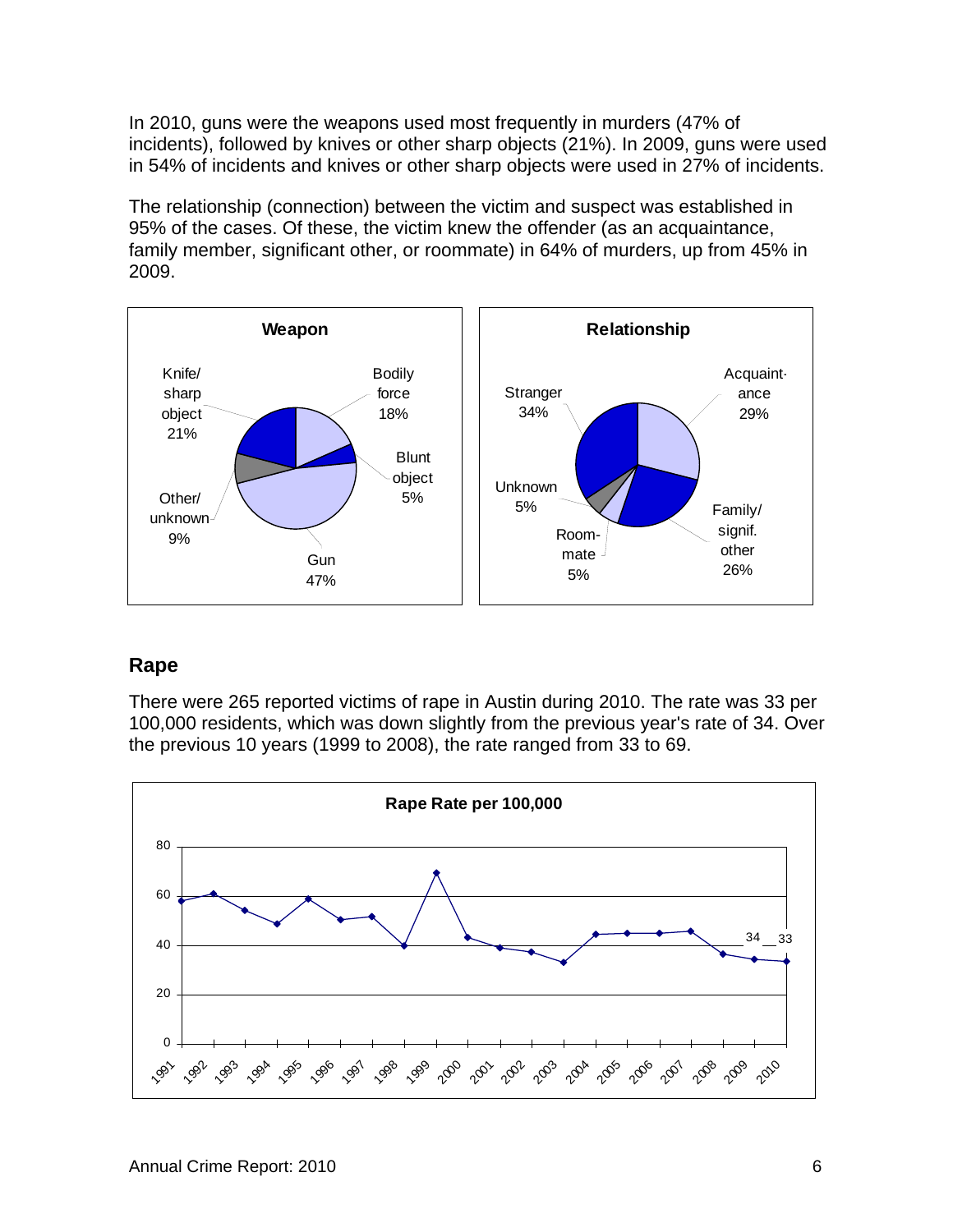

Austin's rate of reported rapes was 15% lower than the average of US cities of the same size.

The relationship (connection) between the victim and suspect was established in 91% of the cases. Of these, the victim knew the suspect as an acquaintance, family member, partner, ex-partner, or from a brief encounter in 93% of the incidents. This is up from 88% in 2009.

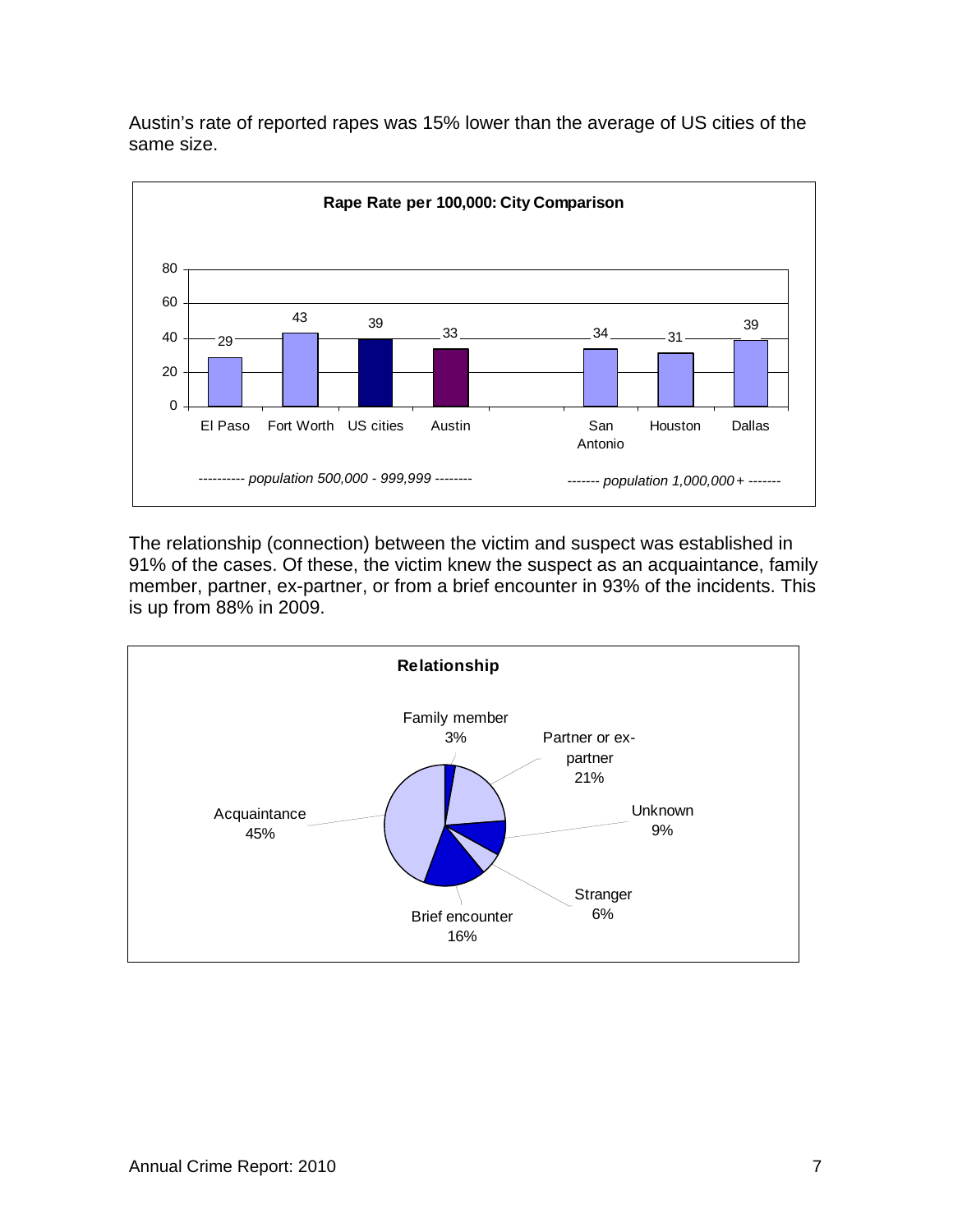#### **Robbery**

There were 1,231 robberies reported in 2010, down from 1,415 in 2009. The rate was 155 robberies per 100,000 residents, which represents a decrease from the previous year's rate of 184. Over the previous 10 years (1999 to 2008), the rate of annual robberies ranged from 164 to 206.



Austin's rate of reported robberies was 48% lower than the average of US cities of the same size.

<span id="page-10-0"></span>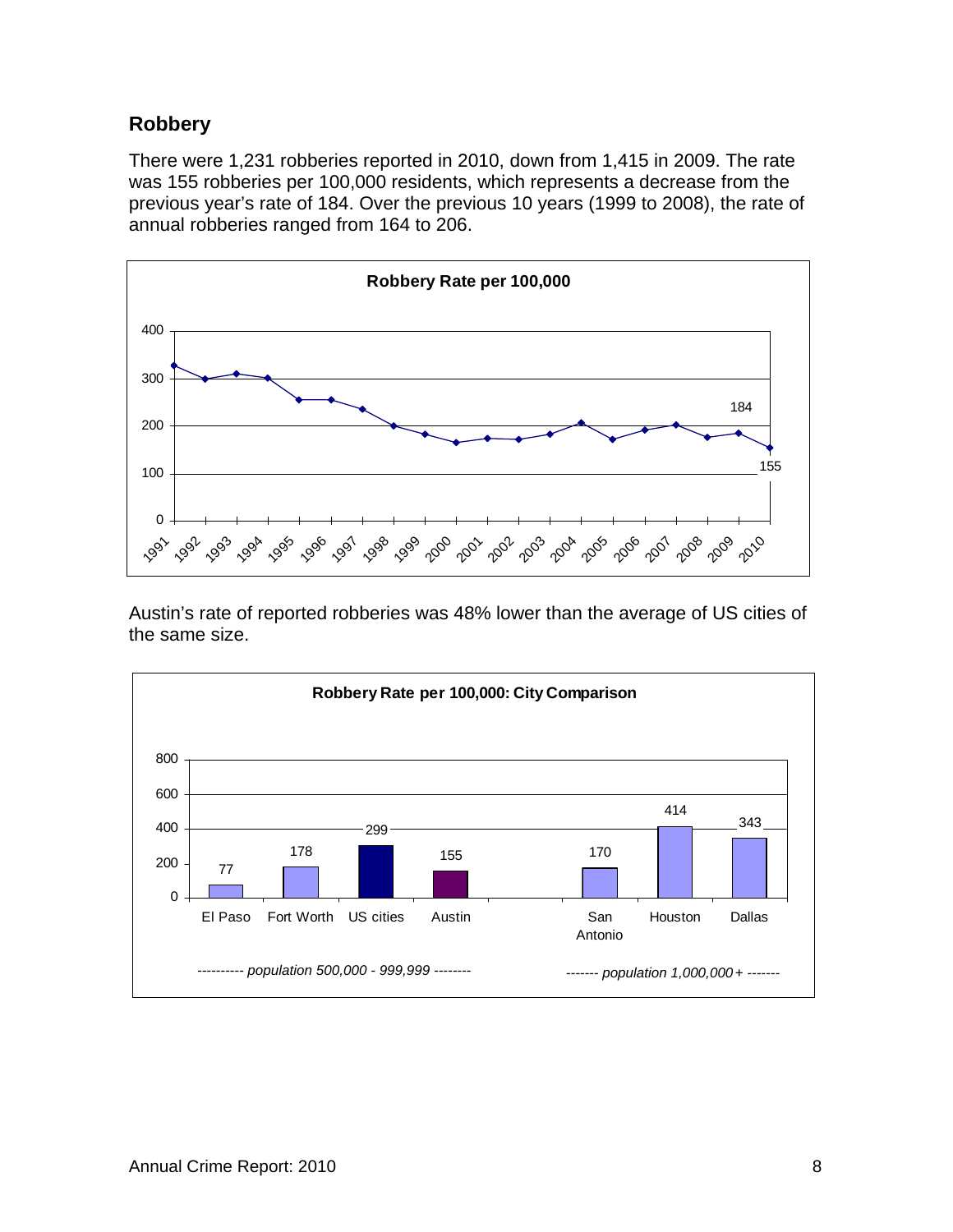Eighty-one percent of robberies were committed against individuals, as compared with 19% that occurred at businesses. In 2009, 83% of robberies were committed against individuals and 17% occurred at businesses.



# <span id="page-11-0"></span>**Aggravated Assault**

There were 2,256 reported victims of aggravated assault in 2010, down from 2,322 in 2009. The rate was 283 victims per 100,000 residents, which represents a decrease from the rate of 302 in 2009. Over the previous 10 years (1999 to 2008), the rate of aggravated assault victims ranged from 242 to 306.

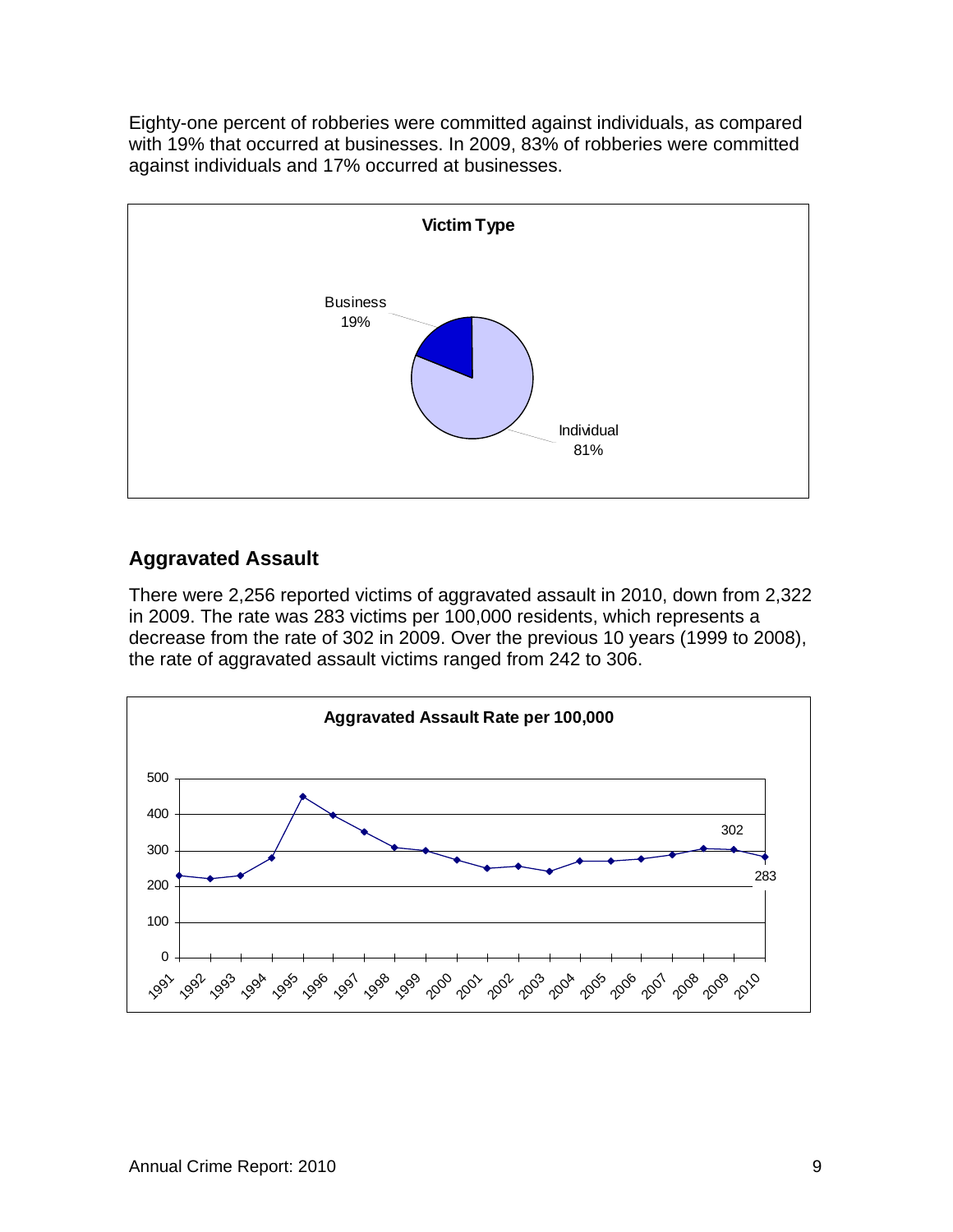

Austin's rate of aggravated assault victims was 41% lower than the average of US cities of the same size.

# <span id="page-12-0"></span>**Property Crime**

In 2010, the number of property crimes in Austin was 45,826. This represents a 5% drop in incidents as compared with 2009 (48,026). The rate of property crime per 100,000 residents was 5,755 in 2010 – an 8% decrease from the rate of 6,245 in 2009. Over the previous 10 years (1999 to 2008), the rate ranged from 5,800 to 6,616.

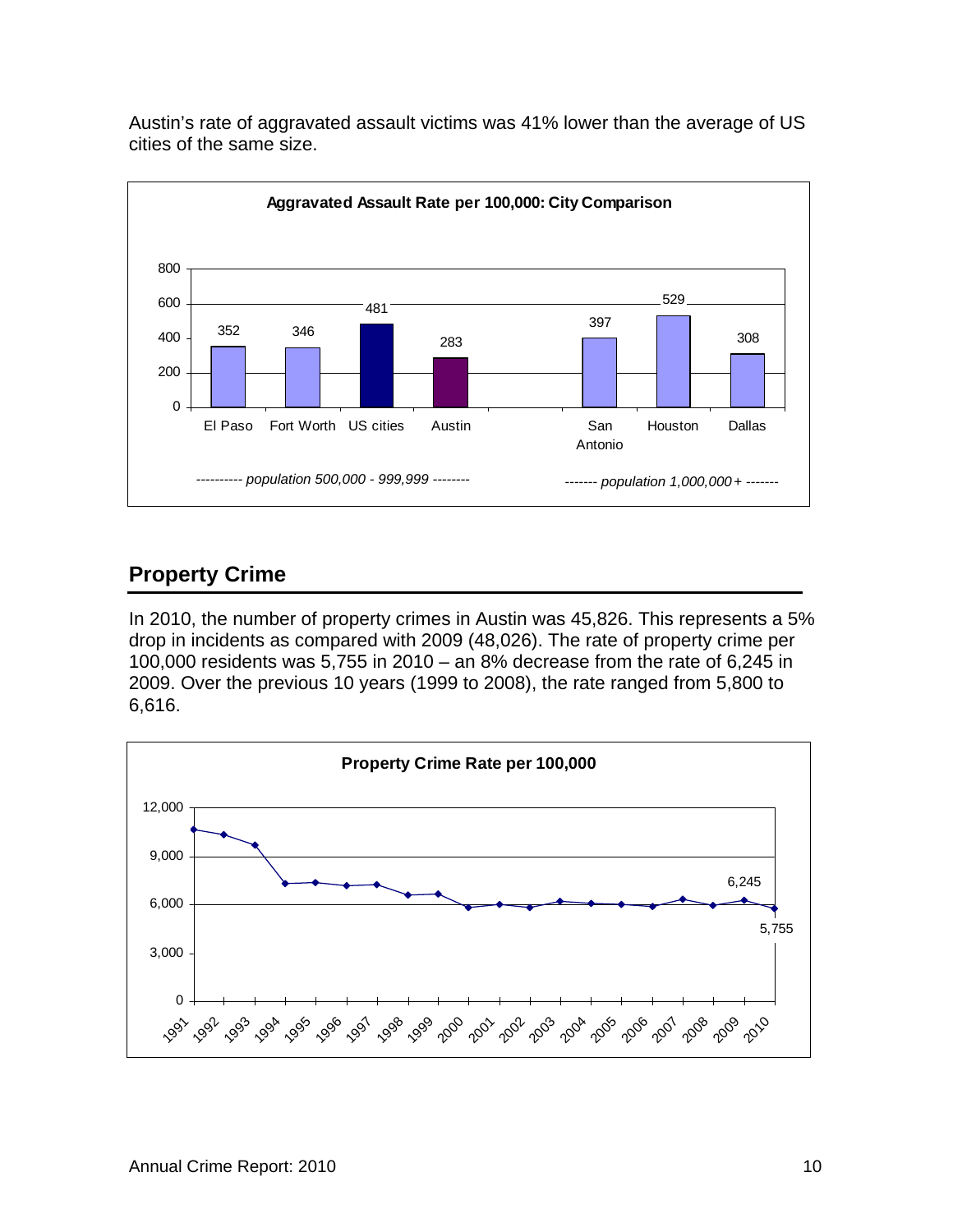### <span id="page-13-0"></span>**Compared to Other Cities**

Austin's rate of 5,755 property crimes per 100,000 in 2010 was 27% higher than the average rate of 4,528 per 100,000 for large US cities.



#### <span id="page-13-1"></span>**Burglary**

There were 8,749 reported burglaries in 2010, down slightly from 8,753 in 2009. The rate was 1,099 burglaries per 100,000 residents, which represents a 4% decrease from the rate of 1,138 in 2009. Over the previous 10 years (1999 to 2008), the burglary rate ranged from 997 to 1,251.

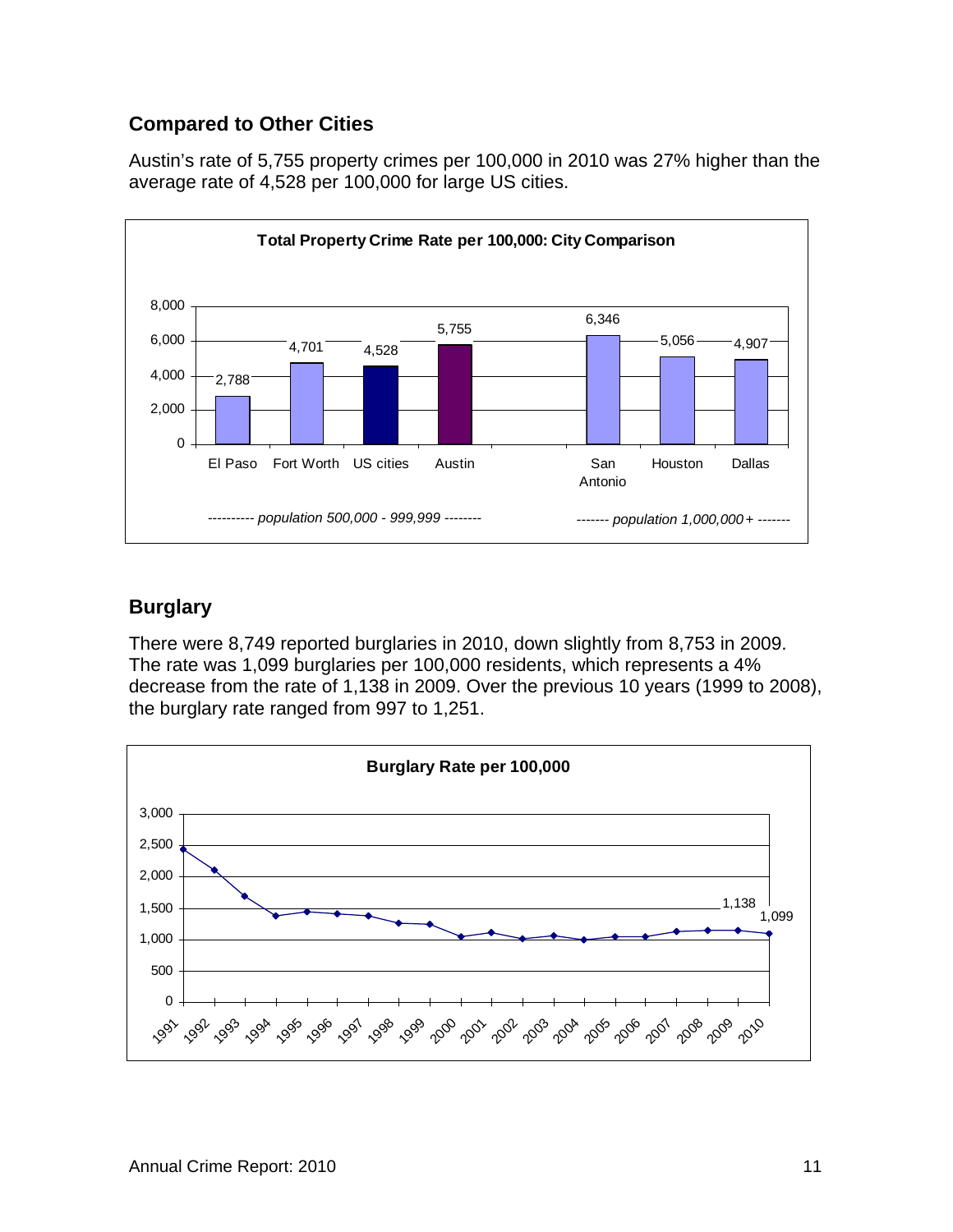

Austin's burglary rate in 2010 was 2% lower than the average of US cities of the same size.

## <span id="page-14-0"></span>**Theft**

There were 34,827 reported thefts in 2010, down from 37,054 in 2009. The rate was 4,374 thefts per 100,000 residents, which represents a 9% decrease versus the rate of 4,819 in 2009. Over the previous 10 years (1999 to 2008), the theft rate ranged from 4,332 to 4,867.



Of the 34,827 thefts reported this year, 15,178 (44%) were burglary of vehicle, or BOV offenses. This represents a 15% decrease from the number of BOVs reported in 2009 (17,882; 48% of thefts).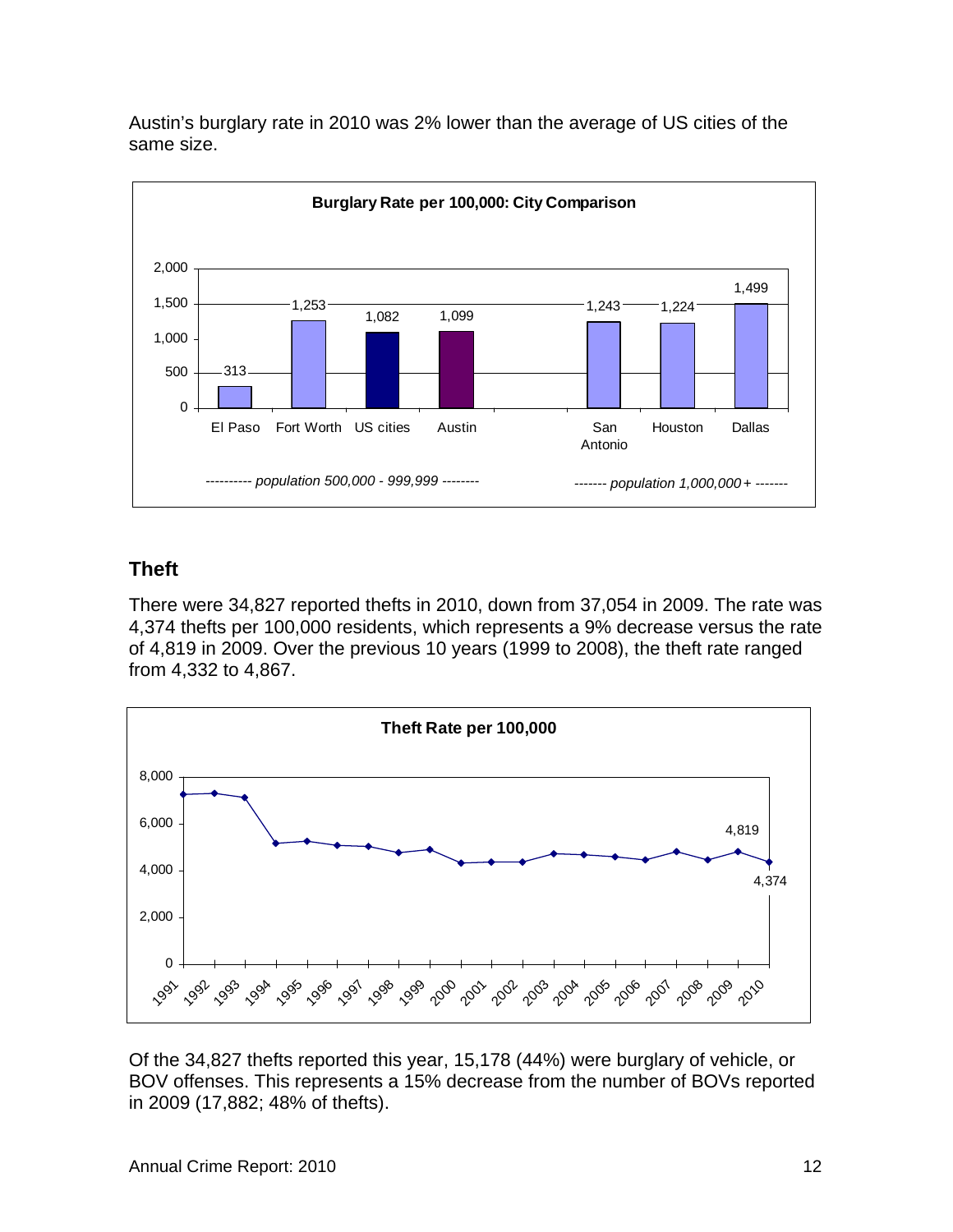

Austin's rate of thefts in 2010 was 51% higher than the average of US cities of the same size.

# <span id="page-15-0"></span>**Auto Theft**

There were 2,250 reported auto thefts (including attempted thefts) in 2010, up from 2,219 in 2009. The rate was 283 auto thefts per 100,000 residents, which represents a slight decrease from the rate of 289 in 2009. Over the previous 10 years (1999 to 2008), the rate ranged from 349 to 501.

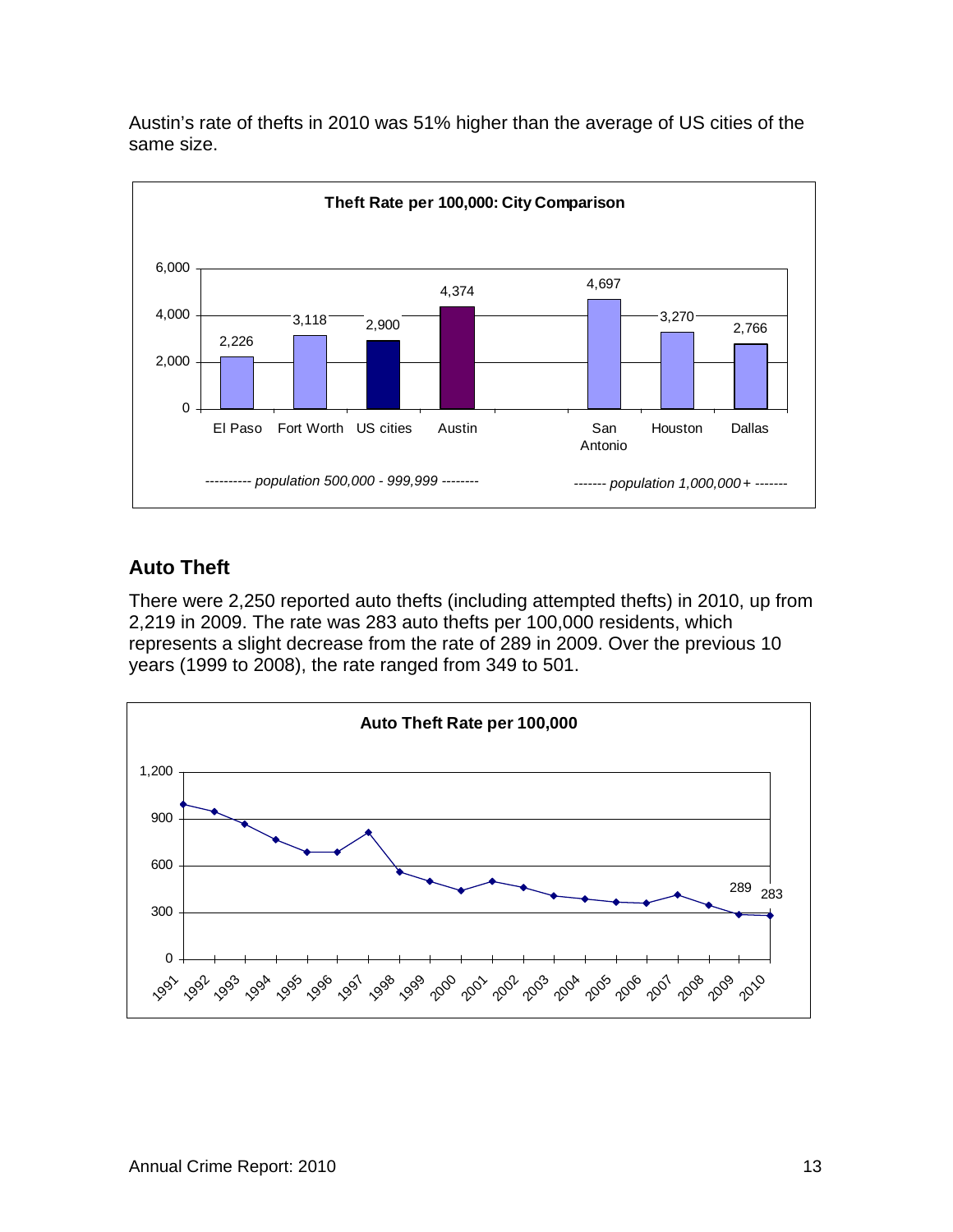

Austin's auto theft rate in 2010 was 48% lower than the average of US cities of the same size.

The most frequently stolen vehicles were Honda Accord sedans and trucks made by Ford, Chevrolet, and GMC. Together, they represent 35% of all stolen vehicles where the make and model were known.

In terms of recovery, of all vehicles stolen in 2010 (not including attempted thefts), 80% were successfully recovered. That rate is higher than those of either Texas or US (includes all US cities).

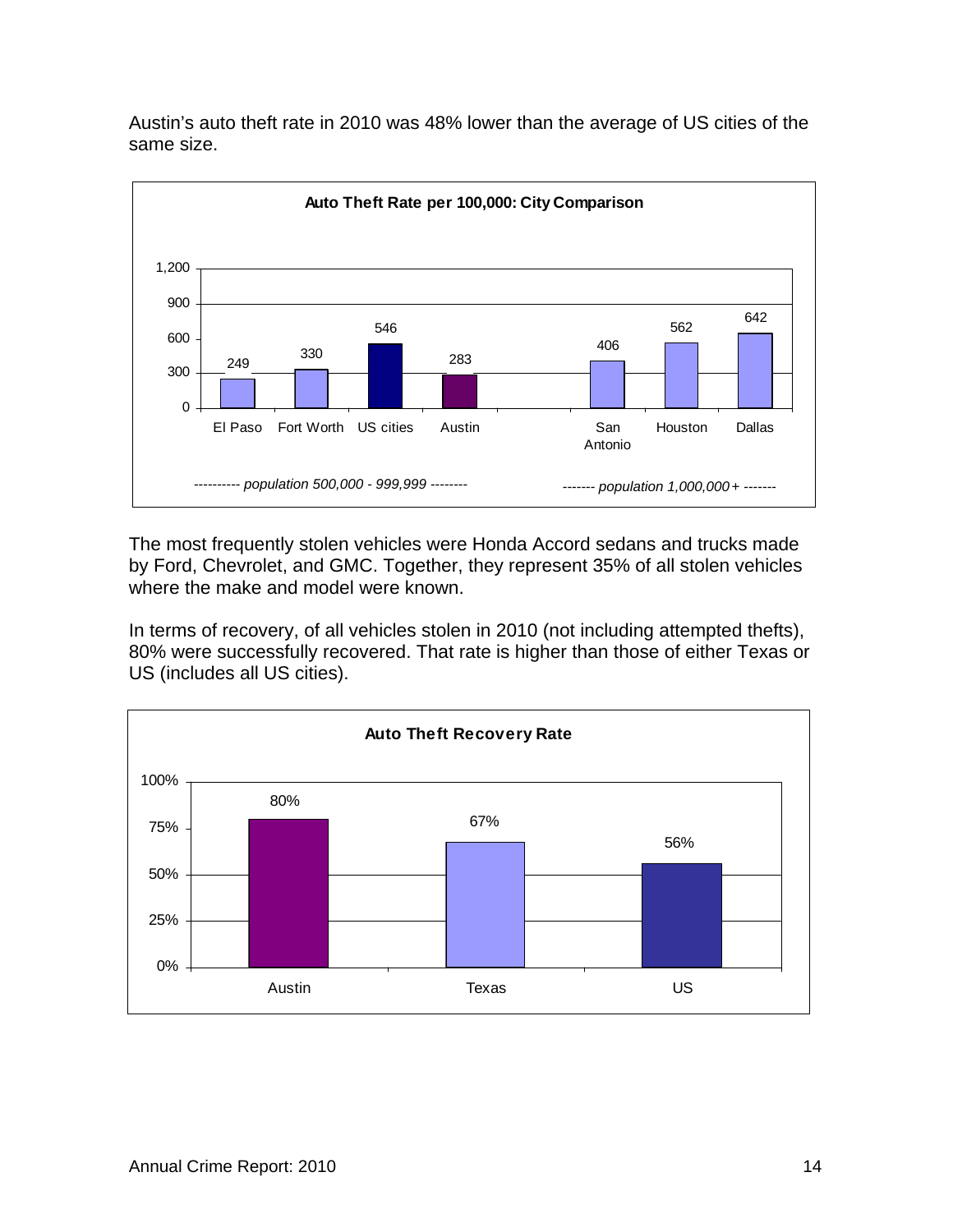# <span id="page-17-0"></span>**Solving Crime**

Crimes can be cleared in two ways: by arrest and by exception. A crime is cleared exceptionally when a circumstance prevents an arrest. Examples include when the offender dies, the victim refuses to cooperate with the prosecution, or the offender is being prosecuted in another jurisdiction and cannot be extradited.

| <b>Part I Index Crimes</b>  | % of Crimes Cleared by Arrest or Exception |                                             |  |  |  |  |
|-----------------------------|--------------------------------------------|---------------------------------------------|--|--|--|--|
|                             | <b>Austin</b>                              | <b>US Cities (pop</b><br>500,000 - 999,999) |  |  |  |  |
| Murder                      | 97%                                        | 57%                                         |  |  |  |  |
| Rape                        | 32%                                        | 41%                                         |  |  |  |  |
| Robbery                     | 29%                                        | 24%                                         |  |  |  |  |
| <b>Aggravated Assault</b>   | 50%                                        | 49%                                         |  |  |  |  |
| <b>Total Violent Crime</b>  | 42%                                        | 40%                                         |  |  |  |  |
| <b>Burglary</b>             | 5%                                         | 9%                                          |  |  |  |  |
| Theft                       | 11%                                        | 15%                                         |  |  |  |  |
| Auto Theft                  | 10%                                        | 8%                                          |  |  |  |  |
| <b>Total Property Crime</b> | 10%                                        | 13%                                         |  |  |  |  |

During 2010, Austin police solved, or cleared, 42% of the reported **violent crimes**. This compared with 40% for all large US cities (those with 500,000 to 999,999 residents). When looking at clearance by type of violent crime, Austin outperformed large US cities on murder, robbery, and aggravated assault.

Solving **property crimes** is generally more difficult because many property crimes are discovered after the crime has occurred, with no known suspects or witnesses. During 2010 Austin solved 10% of property crimes, which was lower than the average rate of 13% for large US cities.

APD is taking proactive steps to increase property crime clearance rates, including the creation of a centralized Burglary Unit and adding detective positions in 2012.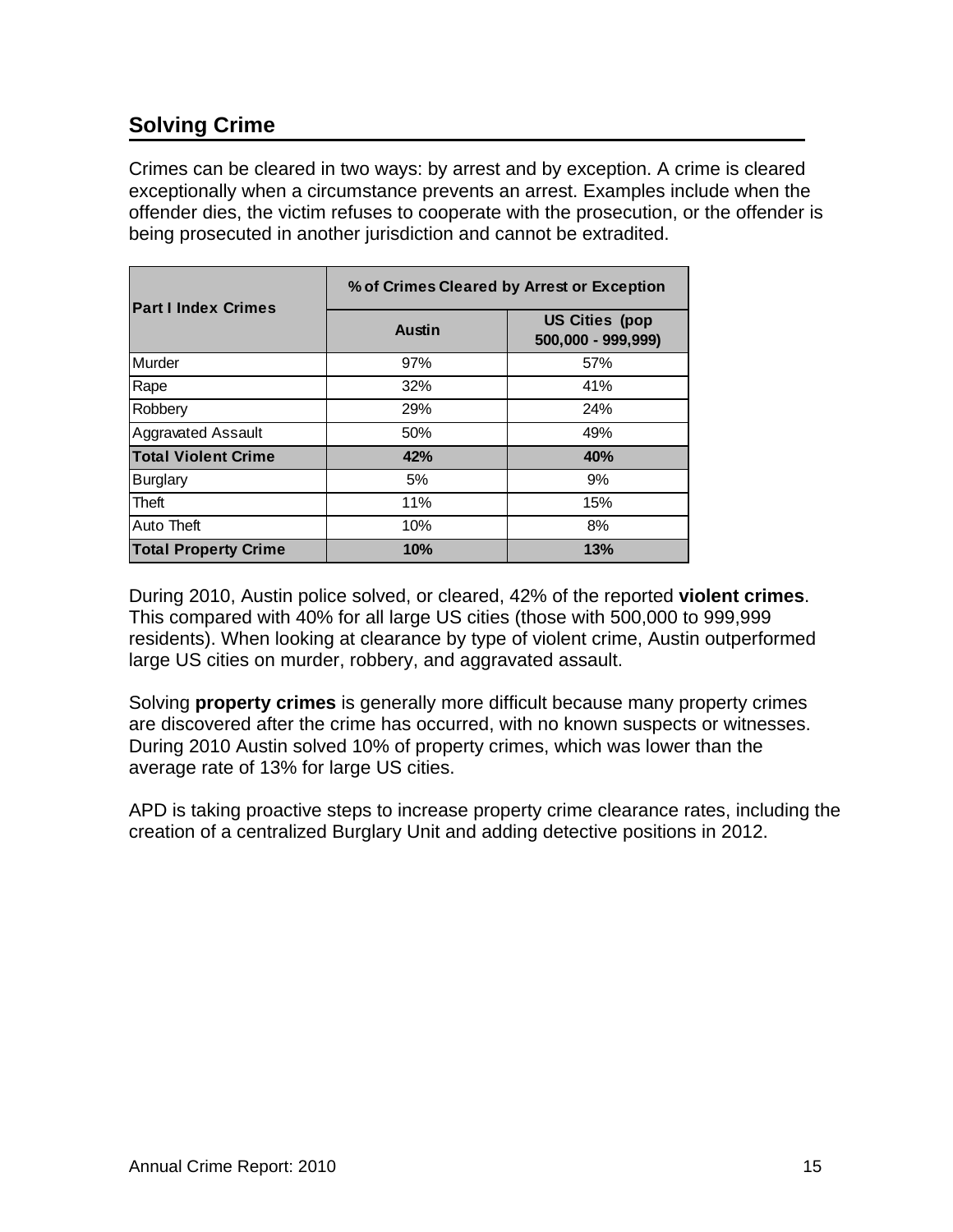# <span id="page-18-0"></span>**Traffic Fatalities**

During 2010 there were 47 fatal collisions that resulted in 49 deaths, as compared with 60 fatal collisions and 62 deaths in 2009.

The 2010 traffic fatality rate was 1.05 fatalities per 100 million vehicle miles traveled (VMT), as compared with the rate of 1.31 in 2009.



Austin's rate of 1.05 fatalities per 100 million VMT was lower that the rates of both Texas (1.29) and the US (includes all US cities; 1.09).

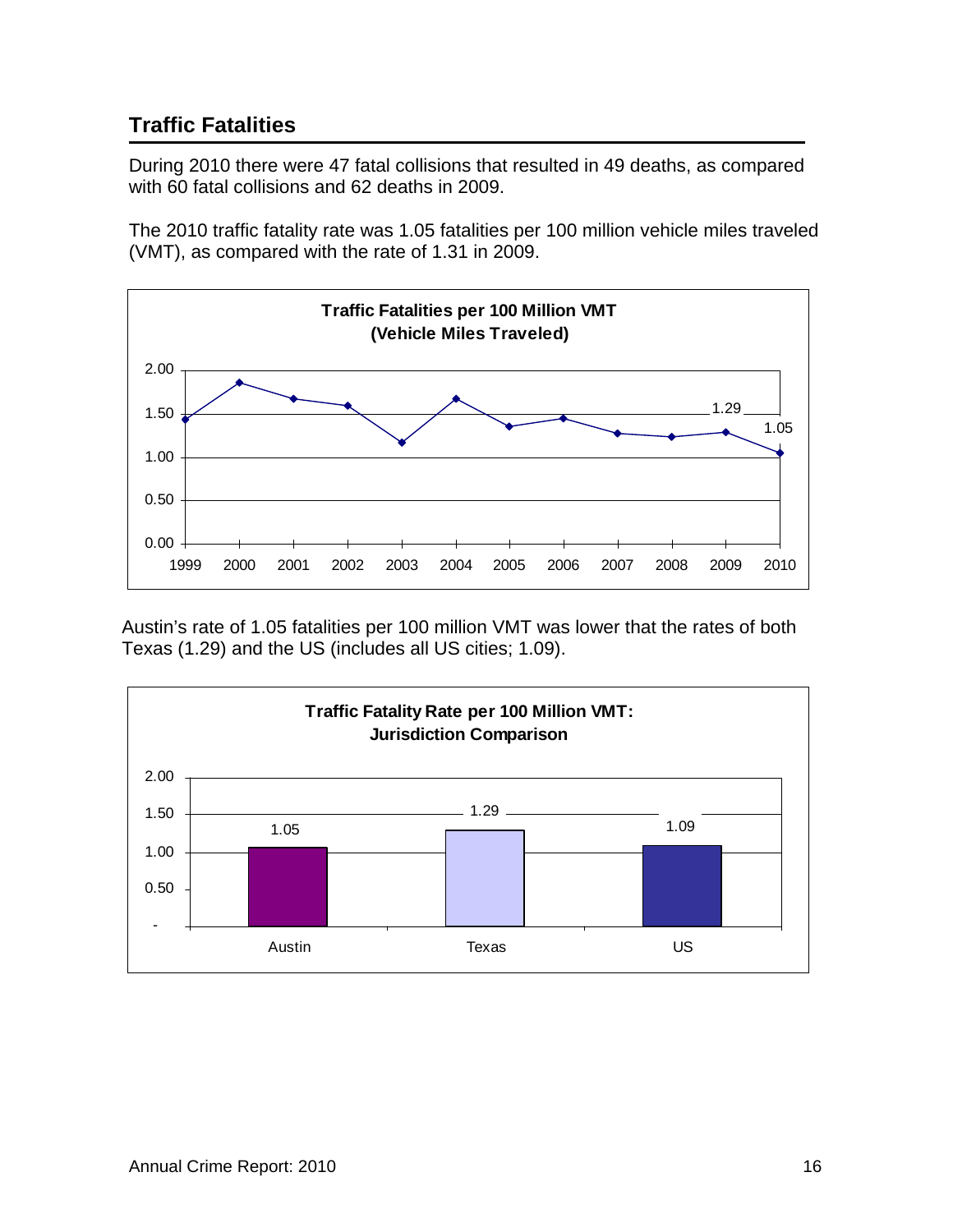In 2010, most traffic fatalities involved motor vehicle occupants (28, or 57%), followed by pedestrians (10, or 20%), and motorcyclists (9, or 18%). In 2009, 30 (48%) fatalities involved motor vehicle occupants, 16 (26%) involved pedestrians, and 15 (24%) involved motorcyclists.



Of all motor vehicle fatalities, 12 (43%) victims were not wearing seatbelts or other restraints, as compared with 12 (40%) in 2009. Of all motorcycle fatalities, five (56%) victims were not wearing helmets, as compared with seven (47%) in 2009.

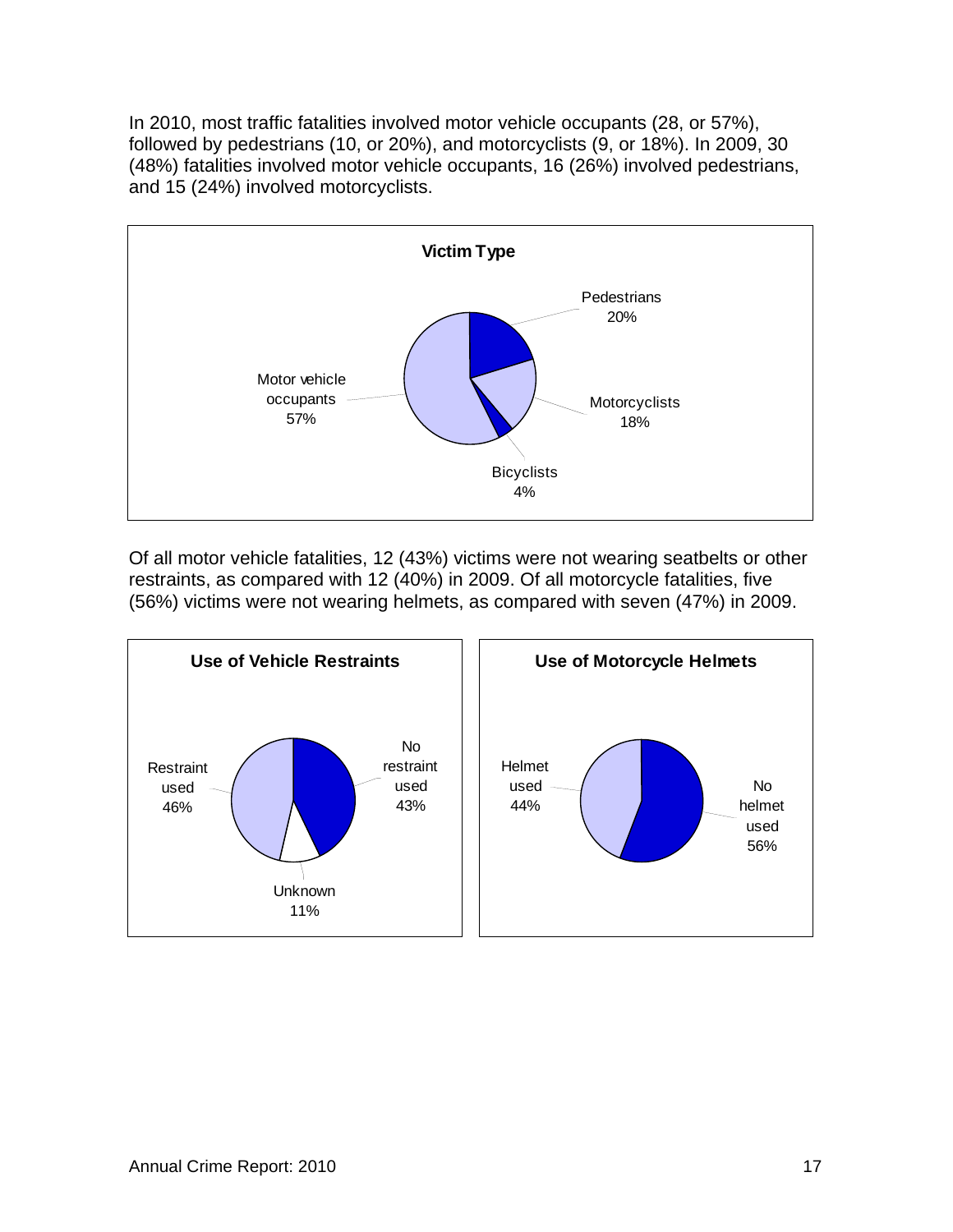Of all fatal crashes, 25 (53%) involved an alcohol-impaired driver, as compared with 23 (37%) in 2009. Of all pedestrian fatalities, three (30%) involved an alcoholimpaired pedestrian, as compared with five (31%) in 2009.



Austin's rate of traffic fatalities involving driver alcohol impairment is .56 per 100 million vehicle miles traveled (VMT). That rate is higher than the rates for both Texas (.46) and the US (.37).



*\* 2009 US statistics are the most current data available from National Highway Traffic Safety Administration (NHTSA).*